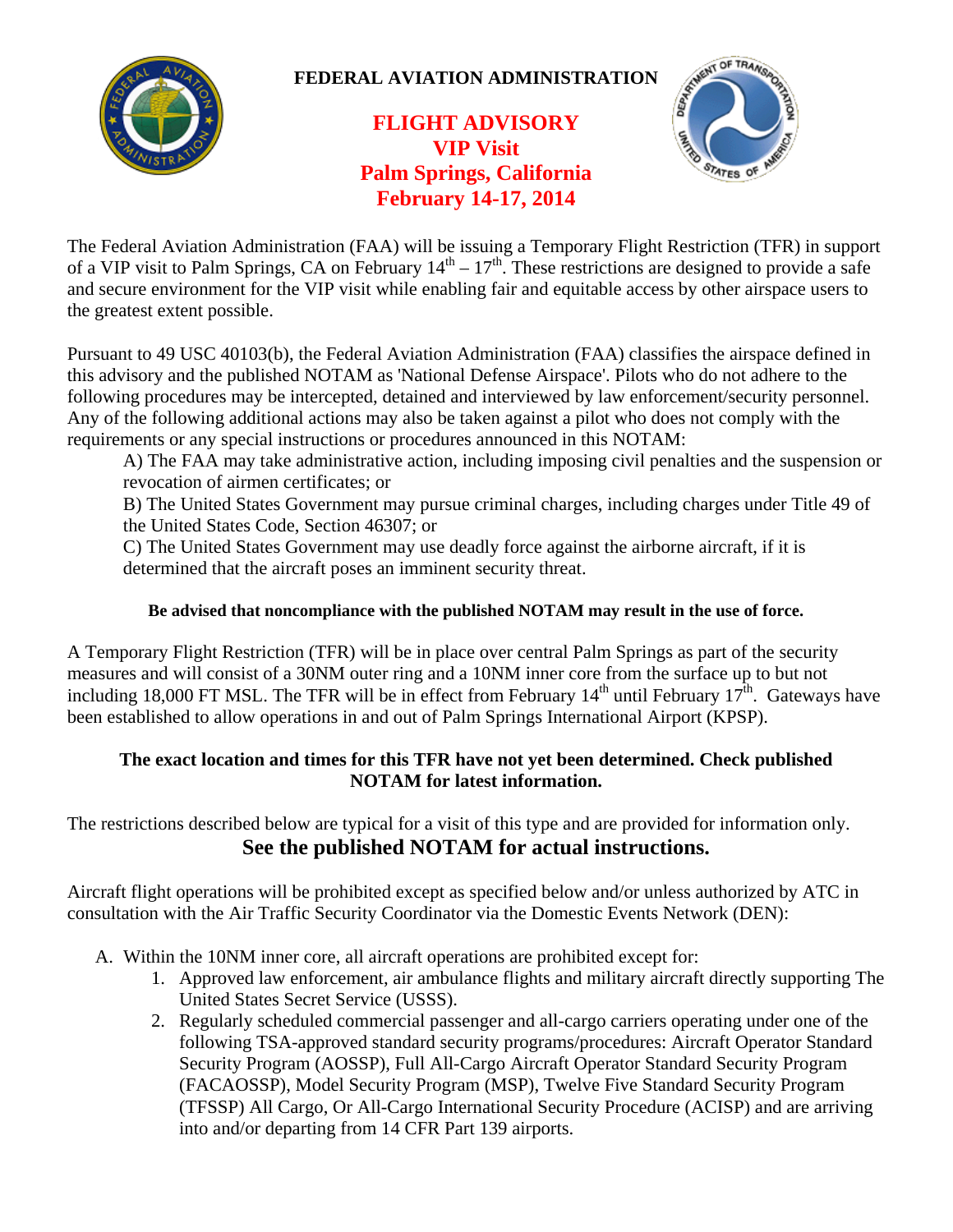- B. For operations within the airspace between the 10 NMR and 30 NMR area listed above, known as the outer ring: all aircraft operating within the outer ring listed above are limited to aircraft arriving or departing local airfields, and workload permitting, ATC may authorize transit operations. Aircraft may not loiter. All aircraft must be on an active IFR or VFR flight plan with a discrete code assigned by an air traffic control (ATC) facility. Aircraft must be squawking the discrete code prior to departure and at all times while in the TFR and must remain in two-way radio communications with ATC.
- C. For operations within this TFR, all USSS vetted aircraft operators based in the area and all emergency/life saving flight (air ambulance/law enforcement/firefighting) operations must coordinate with ATC prior to their departure at a phone number to be proved in the published NOTAM to avoid potential delays.
- D. The following operations are not authorized within this TFR:
	- 1. Flight training
	- 2. Practice instrument approaches
	- 3. Aerobatic flight
	- 4. Glider operations
	- 5. Seaplane Operations
	- 6. Parachute operations
	- 7. Ultralight, hang gliding
	- 8. Balloon operations
	- 9. Agriculture/crop dusting
	- 10. Animal population control flight operations
	- 11. Banner towing operations
	- 12. Maintenance test flights
	- 13. Model aircraft operations
	- 14. Model rocketry
	- 15. Unmanned aircraft systems (UAS)
	- 16. Utility and pipeline survey operations

### **Gateway Instructions**

- A. All other aircraft not operating under a TSA-approved standard security program listed above and are arriving/departing KPSP must be security screened by TSA at a designated gateway airport or location.
- B. A TSA security screening site has been established at Ontario International Airport (KONT) to accommodate aircraft arriving KPSP. A TSA screening site will be established at KPSP for aircraft departing KPSP.
- C. TSA security screening will be available on February 15<sup>th</sup>, 16<sup>th</sup> and 17<sup>th</sup> from 0800 to 1800 local.
- D. All aircraft requiring security screening at a gateway airport must register with the TSA, telephonically at least 24 hours prior to the planned flight. The TSA registration phone number will be provided in the NOTAM when published. Registration prior to the publishing of the event NOTAM will not be available.
- E. All passengers and crewmembers must provide valid government-issued photo identification to the TSA at the gateway airport prior to departure. Positive pilot identification procedures will be in effect during this TFR. Special ATC procedures and routes to and from this airport may be assigned prior to departure from a gateway airport. Upon departing the gateway airport, all aircraft must be on a VFR or IFR flight plan, maintain radio contact with ATC and continuously squawk an ATC-assigned discrete transponder code. Intermediate stops are not authorized unless there is an emergency. If an intermediate stop occurs, aircraft will be required to return to a gateway airport to be re-screened prior to continuing flight with the TFR.